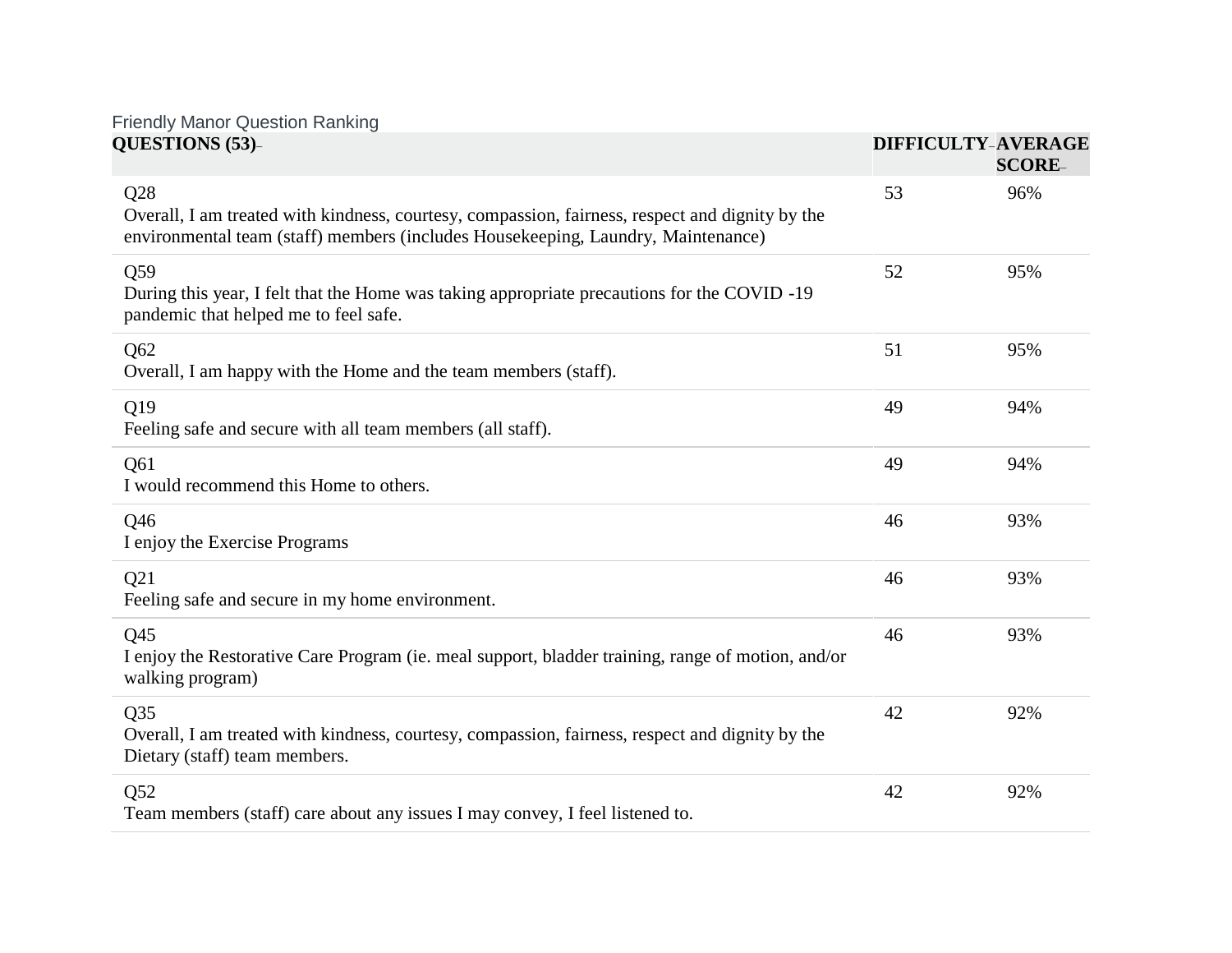| <b>QUESTIONS (53)-</b>                                                                                                                                                                                 |    | <b>DIFFICULTY-AVERAGE</b><br><b>SCORE-</b> |  |
|--------------------------------------------------------------------------------------------------------------------------------------------------------------------------------------------------------|----|--------------------------------------------|--|
| Q18<br>The overall cleanliness of the Home.                                                                                                                                                            | 42 | 92%                                        |  |
| Q51<br>I can share my opinion without fear of consequences.                                                                                                                                            | 42 | 92%                                        |  |
| Q49<br>Overall, I am treated with kindness, courtesy, compassion, fairness, respect and dignity by the<br>Activation/Recreation team (staff).                                                          | 41 | 92%                                        |  |
| Q42<br>I am satisfied with the assistance / encouragement I receive from team members<br>(Activation/Recreation staff) to enjoy a program.                                                             | 36 | 91%                                        |  |
| Q16<br>I am satisfied with the medical attention provided by my Physician (and Nurse Practitioner, if<br>applicable)                                                                                   | 36 | 91%                                        |  |
| Q10<br>My preferences are respected regarding bathing (day/time/bath or shower)                                                                                                                        | 36 | 91%                                        |  |
| Q27<br>Laundry Services: The Laundry Services provided over the past year. (ie. were they delivered<br>timely and to the appropriate owner; quality of care of my clothing; missing items being found) | 36 | 91%                                        |  |
| Q <sub>4</sub><br>I feel that team members (nursing staff) appreciate / respect my personal privacy.                                                                                                   | 36 | 91%                                        |  |
| Q37<br>I enjoy the Recreational / Emotional Activities (manicures, bingo, art therapy, reminiscing).                                                                                                   | 27 | 90%                                        |  |
| Q24<br>The cleanliness and layout of my room.                                                                                                                                                          | 27 | 90%                                        |  |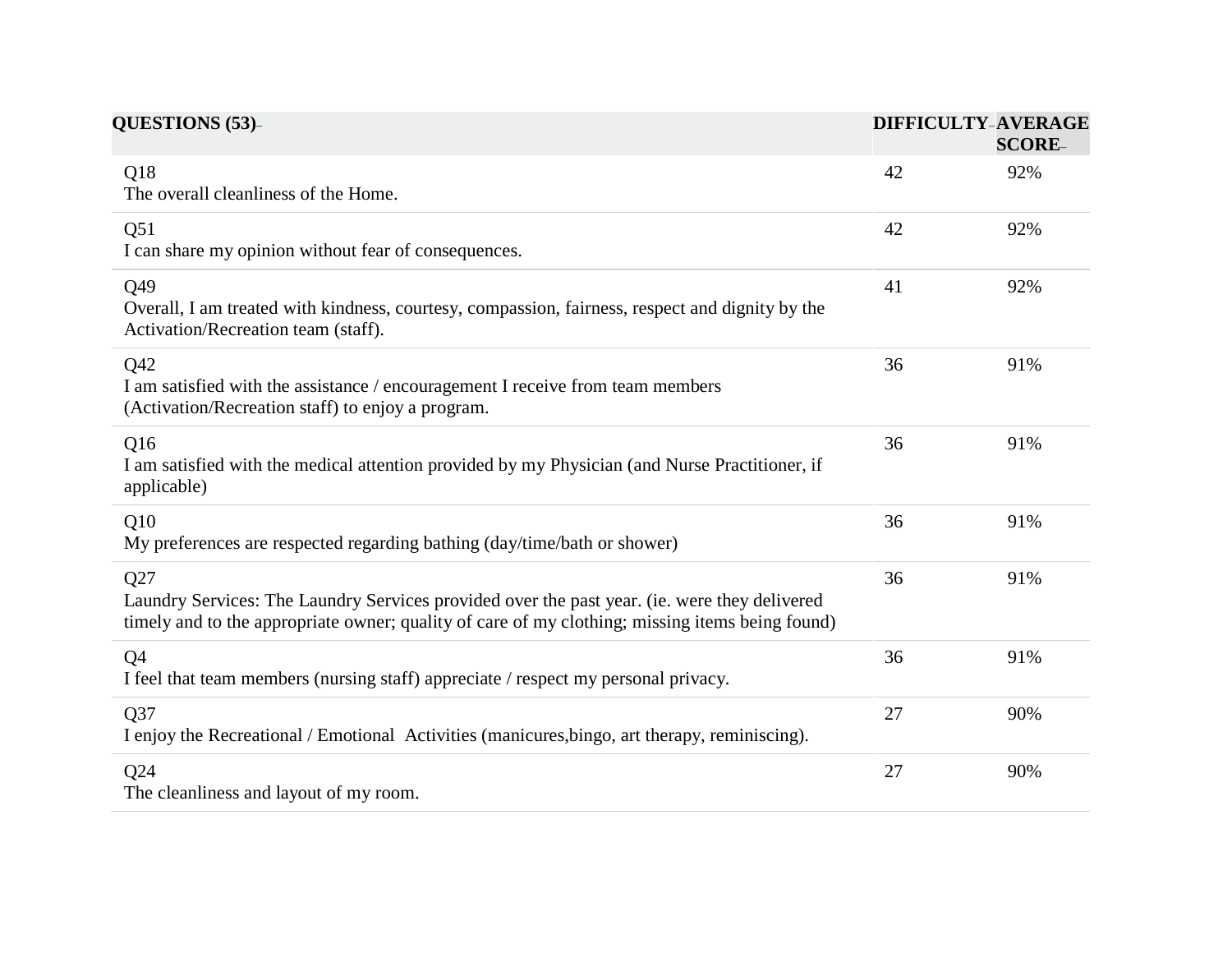| QUESTIONS (53)-                                                                                                                                                                                                                 |    | <b>DIFFICULTY-AVERAGE</b><br><b>SCORE-</b> |  |
|---------------------------------------------------------------------------------------------------------------------------------------------------------------------------------------------------------------------------------|----|--------------------------------------------|--|
| Q11<br>My preferences are respected regarding time I prefer to go to bed.                                                                                                                                                       | 27 | 90%                                        |  |
| Q <sub>6</sub><br>I am encouraged and / or involved in decisions about my care.                                                                                                                                                 | 27 | 90%                                        |  |
| Q <sub>3</sub><br>I am treated with kindness, courtesy, compassion, fairness, respect and dignity.                                                                                                                              | 27 | 90%                                        |  |
| Q30<br>Mealtime Experiences: Menu Choices - I am offered meal options for breakfast / lunch / dinner.                                                                                                                           | 27 | 90%                                        |  |
| Q58<br>With the COVID 19 precautions considered, I was given appropriate opportunities to connect<br>with my loved ones including virtual (zoom, facetime, skype), outdoor and indoor visits, phone<br>calls and window visits. | 27 | 90%                                        |  |
| Q <sub>55</sub><br>The Home resolves my concern(s) to my satisfaction.                                                                                                                                                          | 27 | 90%                                        |  |
| Q48<br>I enjoy the Hairdressing Services (assistance, availability, friendliness)                                                                                                                                               | 27 | 90%                                        |  |
| Q47<br>I am satisfied with my involvement and / or the work of the Residents' Council in the Home.                                                                                                                              | 23 | 89%                                        |  |
| Q25<br>Feeling an overall homelike environment.                                                                                                                                                                                 | 23 | 89%                                        |  |
| Q44<br>I enjoy the Physiotherapy Services (heat therapy, range of motion, exercises)                                                                                                                                            | 23 | 89%                                        |  |
| Q22<br>Feeling the gardens and grounds outside are inviting and well maintained.                                                                                                                                                | 23 | 89%                                        |  |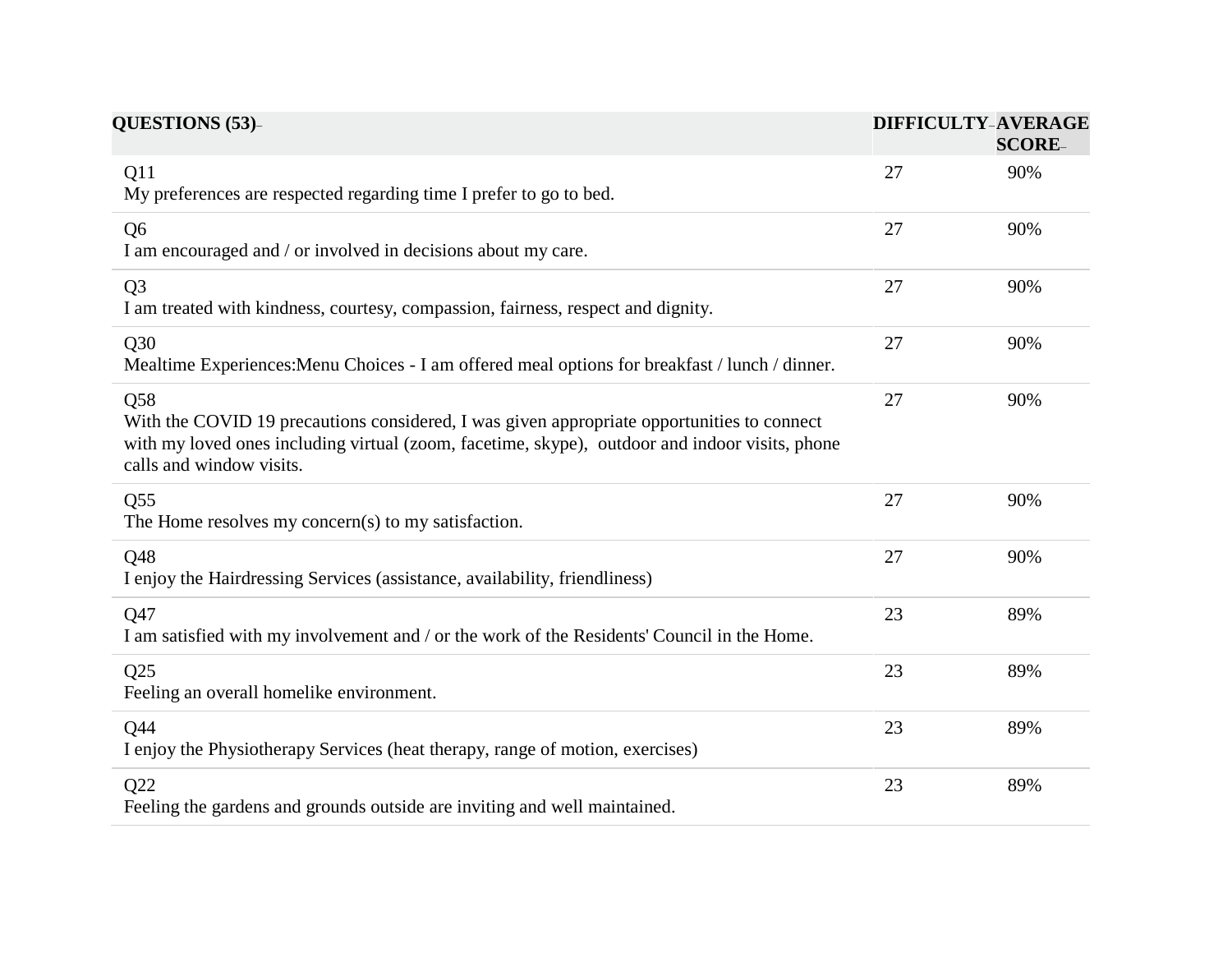| <b>QUESTIONS (53)-</b>                                                                                                          |    | <b>DIFFICULTY-AVERAGE</b><br><b>SCORE-</b> |  |
|---------------------------------------------------------------------------------------------------------------------------------|----|--------------------------------------------|--|
| Q40<br>I enjoy the Social Programs (Special Events, resident socials, parties)                                                  | 22 | 89%                                        |  |
| Q33<br>The food tastes good and are good portions.                                                                              | 16 | 88%                                        |  |
| Q7<br>Team Members answer when I call (when they do so, they are respectful - knock on the door,<br>introduce themselves, etc.) | 16 | 88%                                        |  |
| Q20<br>Feeling safe and secure with other residents.                                                                            | 16 | 88%                                        |  |
| Q57<br>During this past year, the Home has kept me informed of the COVID-19 policies, procedures<br>and changes?                | 16 | 88%                                        |  |
| Q43<br>I am always asked if I want to participate in activities happening in the Home.                                          | 16 | 88%                                        |  |
| Q15<br>The incontinence products (briefs, pads, liners) provided in the Home meet my needs.                                     | 16 | 88%                                        |  |
| Q <sub>8</sub><br>Good personal care is provided to me (tooth brushing, bathing and dressing)                                   | 13 | 88%                                        |  |
| <b>Q9</b><br>Team Members (nursing staff) actively listen to me (listen and acknowledge what I am saying).                      | 13 | 88%                                        |  |
| Q54<br>The Home responds to my questions / concerns in a timely manner.                                                         | 13 | 88%                                        |  |
| Q32<br>Temperature of meals were ok.                                                                                            | 12 | 87%                                        |  |